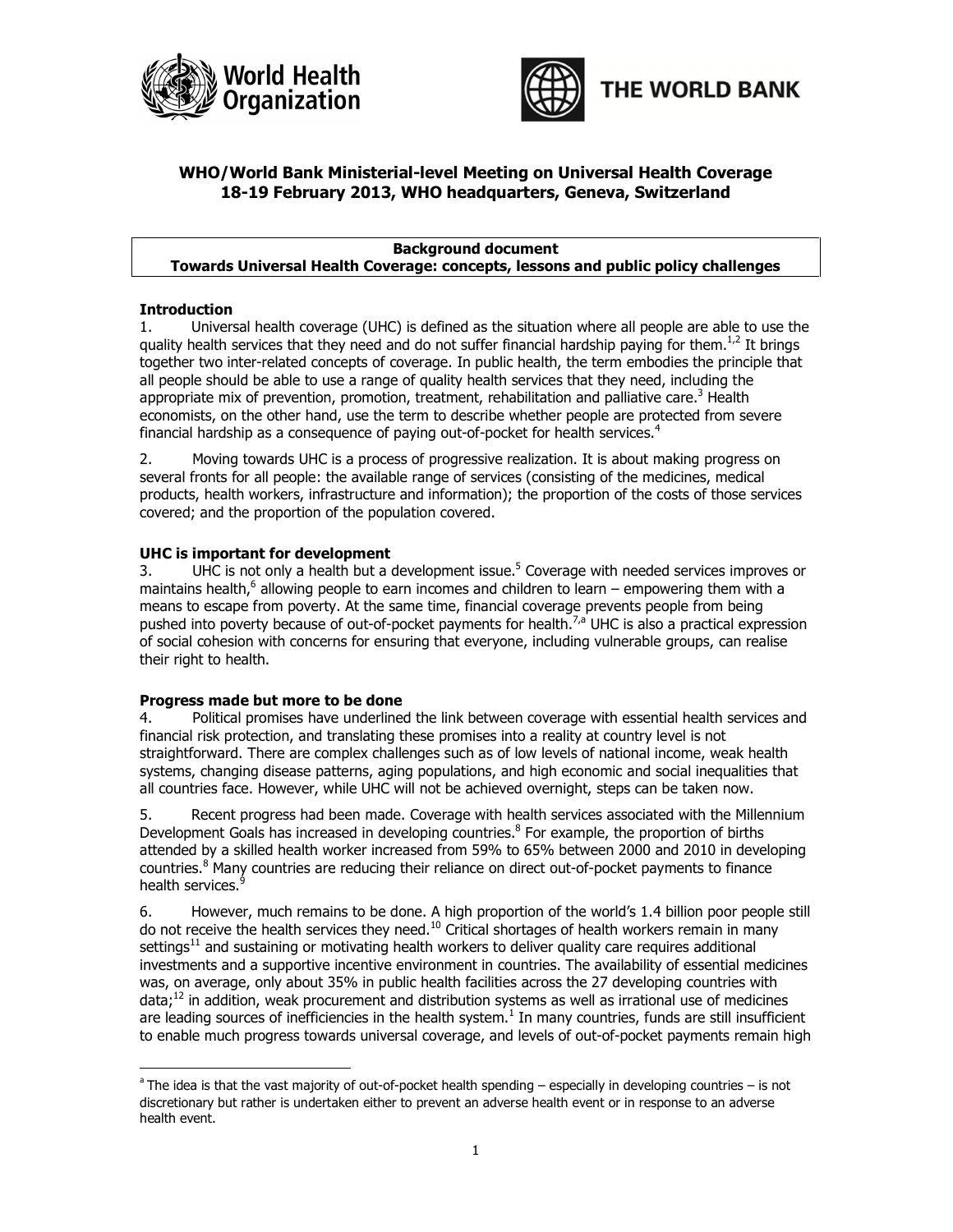



# THE WORLD BANK

in many of the poorest countries where people have the greatest health needs. An estimated 150 million people suffer financial catastrophe and 100 million are pushed under the poverty line each year because of out-of-pocket spending on health.<sup>13</sup>

7. Progress requires the ability to identify and overcome obstacles as well as the commitment and collaboration across ministries. Depending on the country, social security agencies, ministries of labour, social welfare, planning and foreign affairs may each have a role to play in ensuring social protection of the population (including vulnerable groups), in improving effective coordination across government and development partners in line with Paris Declaration principles, $<sup>14</sup>$  and finally, in the inclusion of UHC</sup> as an international development goal or objective.

8. The interplay between ministries of health and finance, however, is perhaps most important as they jointly face the challenge of raising sufficient funds and using these funds efficiently to meet the increasing demands for health services from their populations. Finance ministries grapple with the need to raise revenue and the subsequent decisions to allocate funds to health and other sectors to maximise benefit. Ministries of health often struggle in advocating for investments in health and face the continual need to ensure the effective and efficient use of the funds received. Both ministries strive to be accountable for the use of funds to the population. Country experiences suggest that coordination of policy action between the two ministries is essential for countries to move closer to UHC or sustain the gains already achieved. $<sup>1</sup>$ </sup>

#### Sustaining progress towards UHC: lessons and critical challenges emerging from country experience

9. Country reform experiences suggest a number of important lessons about policy actions that are consistent with progress towards UHC goals. These lessons are broad and do not constitute a "how-to manual" for reform; instead, they can be viewed as operational milestones that each country can adapt to its unique context. Indeed, the critical challenges lie in the area of implementation.

10. There is no single, best way to organize the health system for UHC, but there are principles that can guide the design. UHC goals (reducing the gap between the need for and use of services, improving quality, and improving financial protection) orient the broad directions for progress, but reform in any country begins with its existing system and context. The path towards UHC must be home-grown, but this does not mean that one route is as good as another. An important lesson from experience is the need for a national health reform strategy that is explicitly oriented to addressing the obstacles to progress towards UHC and provides for a coherent approach to align different components of the system. For this to be meaningful, however, it must also be embedded within a realistic fiscal framework for the health sector and take into account the nature of the political-administrative system of the country (e.g. what decisions are made at central, regional and district levels in the public sector).

### Health financing reforms (raising and pooling funds) for UHC

11. One clear lesson from experience is that the objectives of universal financial protection and equity in the use of needed services are best served when health systems rely predominantly on compulsory prepaid funds – from general government revenues, compulsory social insurance contributions, or a combination. No country in the world has attained universal population coverage on the basis of voluntary contributions and certainly not by relying on out-of-pocket payments. Furthermore, reducing fragmentation in the way that prepaid funds are pooled enables greater ability to redistribute on behalf of persons with greater health needs. $1,15,16$ 

12. Relying predominantly on compulsory prepaid funds and reducing fragmentation is easier said than done for many countries, of course. Efforts to increase funding through wage-linked social insurance contributions risk exacerbating inequalities between contributors and those outside of formal employment, and may also have adverse effects on employment and economic competitiveness. Further, the ability to mobilize sufficient compulsory revenues is constrained in lower income countries where much of the population is not engaged in regular, formal employment. Premium contribution for persons outside the formal sector, even where this is legally compulsory, has proven very difficult to enforce. Thus, as part of the effort to ensure inclusion of vulnerable groups and persons outside the formal sector in a manner consistent with fiscal and macroeconomic policy concerns, a growing number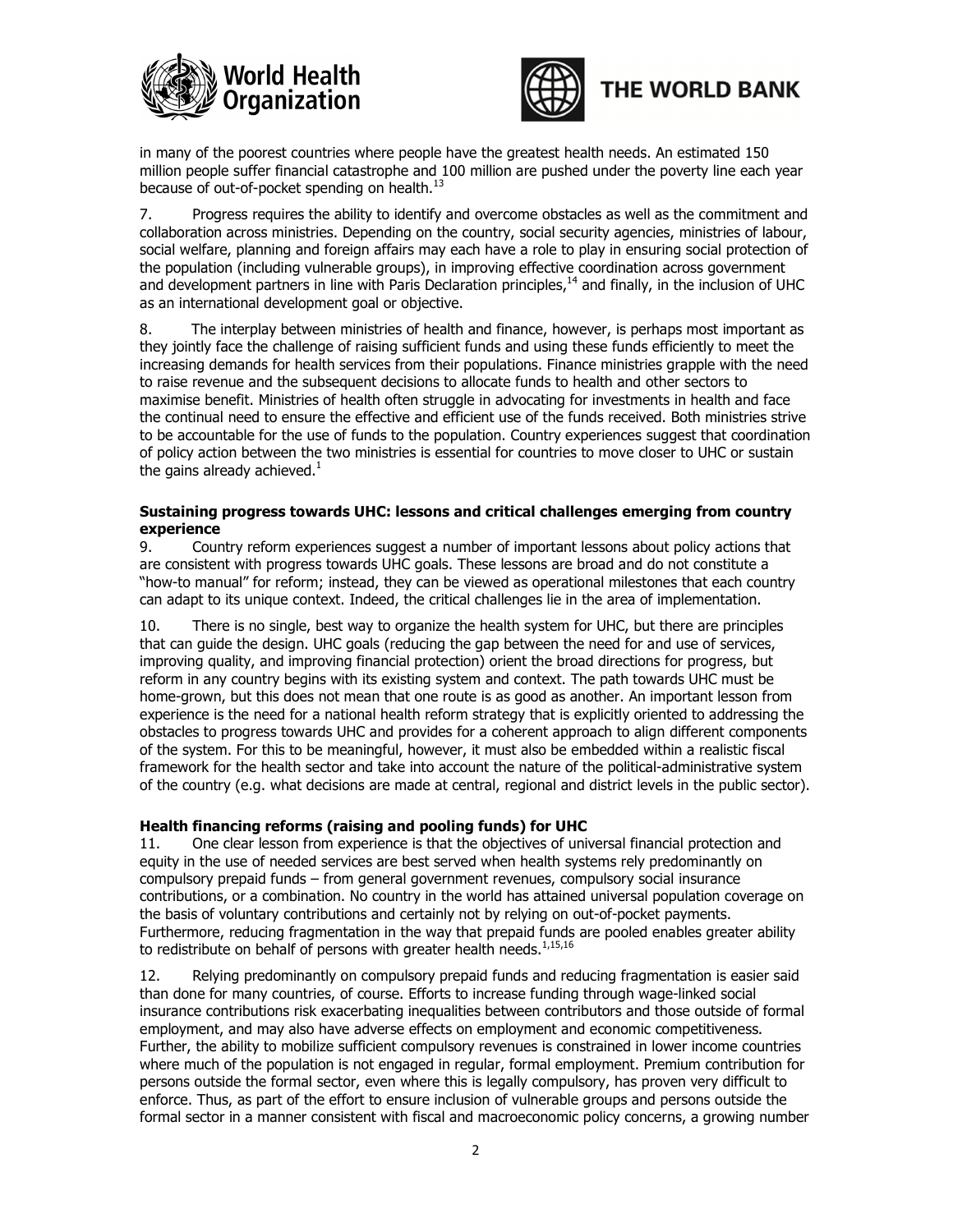





of countries, across income levels, are pooling together general public revenues with compulsory insurance contributions or using them in an explicitly complementary manner.<sup>9,16</sup>

13. The centrality of public funding for UHC makes close coordination between national health and finance authorities an imperative. This also raises critical challenges, particularly balancing the health system's needs for a stable and predictable flow of funds with the demands placed on the finance authorities from all sectors, as well as balancing the health system's need to use the funds flexibly with the requirements of the public sector financial management system for clear lines of accountability in the use of these funds. For poorer countries in particular, fiscal realities greatly constrain the ability to rely predominantly on public funding, making the challenges and tradeoffs to be weighed even more difficult. Still, countries do not need to be rich to make progress towards UHC; experience suggests that political commitment is essential, both to provide funding and to ensure effective use of resources.

#### Making promises and being held accountable for keeping them

14. In many countries, the drive for UHC is embedded in constitutional provisions guaranteeing a "right to health", equal access to health services, or a related provision. In effect, such provisions are a promise that governments are meant to fulfil, and countries have introduced a number of mechanisms for their populations to progressively realize these rights. The specification of benefits – the entitlements and obligations of the population with regard to health services – is at the core.

15. No health system in the world can provide everything for everyone: each country faces tradeoffs with regard to what services will be provided, to whom, and with what level of affordability. The prioritization across the three dimensions of coverage – population, service, and cost – is perhaps the most difficult political challenge on the path towards UHC, and it is ongoing as new health services and technologies are developed. What is especially problematic, however, is when a system does not keep its promises, i.e. when services that are meant to be guaranteed for the population are not provided in practice. This may manifest as lack of service availability, or the need for patients to pay informally for services that are meant to be provided as per the defined benefits package.

16. Thus, making the promise is not sufficient, countries have also introduced mechanisms to enable citizens to hold governments accountable for delivering on these promises. Communication is essential so that people are actually aware of their entitlements. Countries also use related measures to enable people to take action to demand their rights, including complaints mechanisms and redress in courts. And system design can support this as well: information to enable transparent monitoring is key.

#### Delivering on the promise of high quality and efficient health services

17. An essential "platform" for UHC is extensive geographical coverage of health service delivery systems to ensure equitable access to care by the population. The primary level of care, i.e. services that are "close to client", are the priority for strengthening, recognizing that it is also important to ensure a balance between services focusing on individuals (e.g. treatment, palliation) and those focusing on populations (e.g. population-based prevention and promotion). Universal coverage with needed health services in turn incorporates many different components, including universal access to essential medicines and health products, sufficiently motivated and well-distributed health workers of the right mix, and information systems that provide timely information for decision-making. Political commitment to UHC can provide a springboard for health system investments and reforms that are essential for ensuring service availability. Alignment of financing and service delivery is critical, both for ensuring that promised entitlements are funded and that the incentives are in place to promote their efficient and high-quality delivery. This requires both an ability to balance what is promised in terms of services with the resources expected to be available, and to use methods of provider payment that enable a package to not merely be declared but actually purchased. One major challenge facing many countries in this regard is having an idea of the resource requirements to provide the package. To the extent that the existing health service delivery system exhibits inefficiencies, any projection of resource needs based on a current cost analysis may simply "lock in" these inefficiencies. Hence, aligning resources with benefits is not a mechanical accounting exercise but rather an ongoing process of ensuring that providers face incentives that encourage reduction of inefficiencies over time, thus enabling more and better services to be provided for a given level of funding.